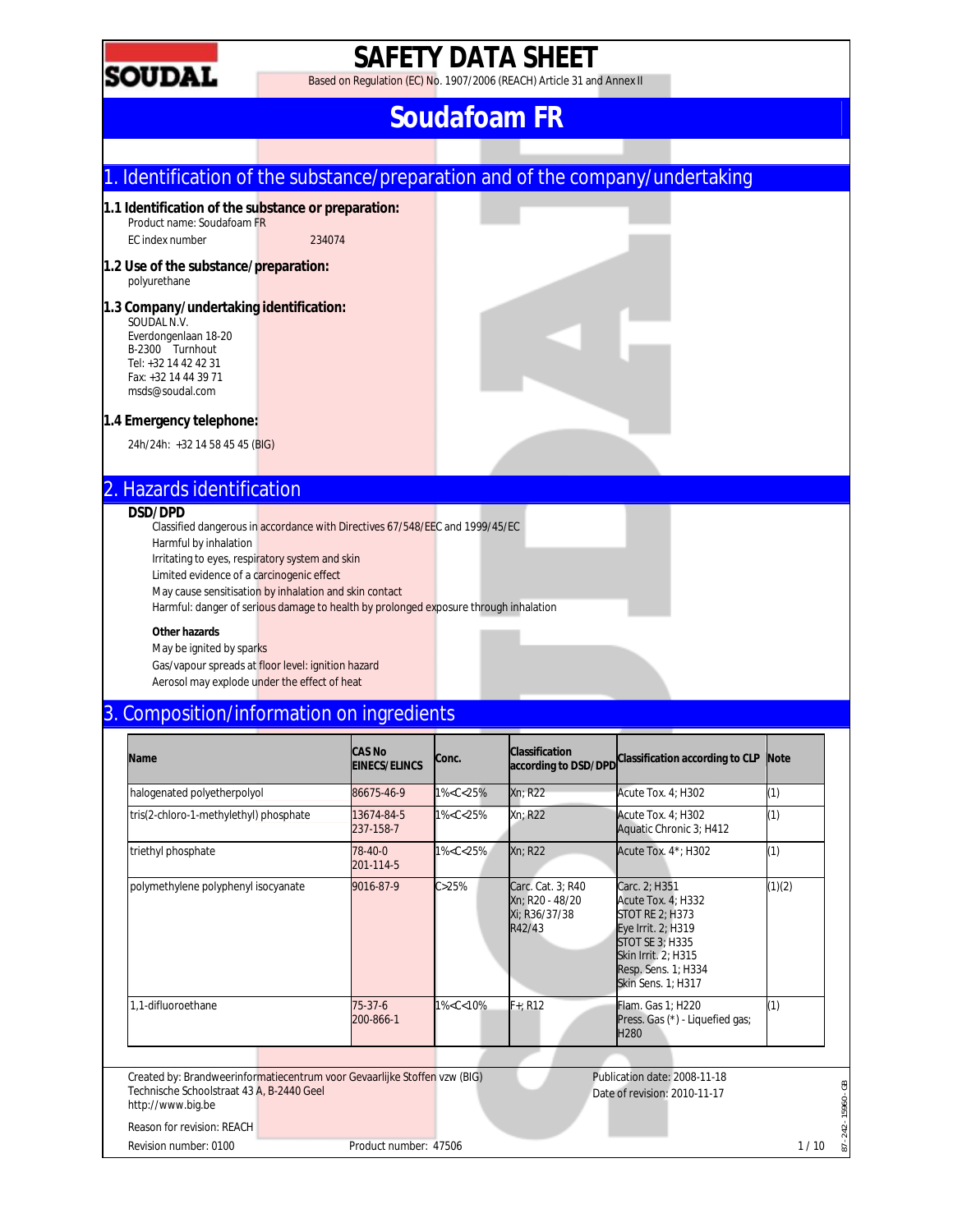|                                                                                                                                                                                                                                                                                                   |                            | <b>Soudafoam FR</b>                                                                                                               |           |                                                                                                                                                 |
|---------------------------------------------------------------------------------------------------------------------------------------------------------------------------------------------------------------------------------------------------------------------------------------------------|----------------------------|-----------------------------------------------------------------------------------------------------------------------------------|-----------|-------------------------------------------------------------------------------------------------------------------------------------------------|
| isobutane                                                                                                                                                                                                                                                                                         | $75 - 28 - 5$<br>200-857-2 | 1% <c<10%< td=""><td>F+; R12</td><td>Flam. Gas 1; H220<br/>(1)(2)<br/>Press. Gas (*) - Liquefied gas;<br/>H280</td></c<10%<>      | F+; R12   | Flam. Gas 1; H220<br>(1)(2)<br>Press. Gas (*) - Liquefied gas;<br>H280                                                                          |
| dimethyl ether                                                                                                                                                                                                                                                                                    | 115-10-6<br>204-065-8      | l% <c<10%< td=""><td><math>F+; R12</math></td><td>Flam. Gas 1; H220<br/>(1)(2)<br/>Press. Gas - Liquefied gas; H280</td></c<10%<> | $F+; R12$ | Flam. Gas 1; H220<br>(1)(2)<br>Press. Gas - Liquefied gas; H280                                                                                 |
|                                                                                                                                                                                                                                                                                                   |                            |                                                                                                                                   |           | (1) For R-phrases and H-statements in full: see heading 16<br>(2) Substance with a Community workplace exposure limit                           |
| 4. First aid measures                                                                                                                                                                                                                                                                             |                            |                                                                                                                                   |           |                                                                                                                                                 |
| 4.1 After inhalation:<br>Remove the victim into fresh air<br>Respiratory problems: consult a doctor/medical service                                                                                                                                                                               |                            |                                                                                                                                   |           |                                                                                                                                                 |
| 4.2 Skin contact:<br>Wash immediately with lots of water<br>Take victim to a doctor if irritation persists                                                                                                                                                                                        |                            |                                                                                                                                   |           |                                                                                                                                                 |
| 4.3 Eye contact:<br>Rinse immediately with plenty of water<br>Do not apply neutralizing agents<br>Take victim to an ophthalmologist if irritation persists                                                                                                                                        |                            |                                                                                                                                   |           |                                                                                                                                                 |
| 4.4 After ingestion:<br>Rinse mouth with water<br>Immediately after ingestion: give lots of water to drink<br>Do not induce vomiting<br>Consult a doctor/medical service if you feel unwell                                                                                                       |                            |                                                                                                                                   |           |                                                                                                                                                 |
| 5. Fire-fighting measures                                                                                                                                                                                                                                                                         |                            |                                                                                                                                   |           |                                                                                                                                                 |
| 5.1 Suitable extinguishing media:<br>BC powder<br>Carbon dioxide<br>Sand/earth                                                                                                                                                                                                                    |                            |                                                                                                                                   |           |                                                                                                                                                 |
| 5.2 Unsuitable extinguishing media:<br>Solid water jet ineffective as extinguishing medium                                                                                                                                                                                                        |                            |                                                                                                                                   |           |                                                                                                                                                 |
| 5.3 Special exposure hazards:<br>May be ignited by sparks<br>Gas/vapour spreads at floor level: ignition hazard<br>Aerosol may explode under the effect of heat<br>acid) (carbon monoxide - carbon dioxide)                                                                                       |                            |                                                                                                                                   |           | On burning: release of toxic and corrosive gases/vapours (nitrous vapours, phosphorus oxides, hydrogen bromide, hydrogen chloride, hydrofluoric |
| 5.4 Instructions:<br>If exposed to fire cool the closed containers by spraying with water<br>Physical explosion risk: extinguish/cool from behind cover<br>Do not move the load if exposed to heat<br>After cooling: persistant risk of physical explosion<br>Dilute toxic gases with water spray |                            |                                                                                                                                   |           |                                                                                                                                                 |
| 5.5 Special protective equipment for fire-fighters:<br>Gloves<br>Protective goggles<br>Head/neck protection<br>Protective clothing<br>Heat/fire exposure: compressed air/oxygen apparatus                                                                                                         |                            |                                                                                                                                   |           |                                                                                                                                                 |
| 6. Accidental release measures                                                                                                                                                                                                                                                                    |                            |                                                                                                                                   |           |                                                                                                                                                 |
| 6.1 Personal precautions:<br>See heading 8.2                                                                                                                                                                                                                                                      |                            |                                                                                                                                   |           |                                                                                                                                                 |
| Revision number: 0100                                                                                                                                                                                                                                                                             | Product number: 47506      |                                                                                                                                   |           | 2/10                                                                                                                                            |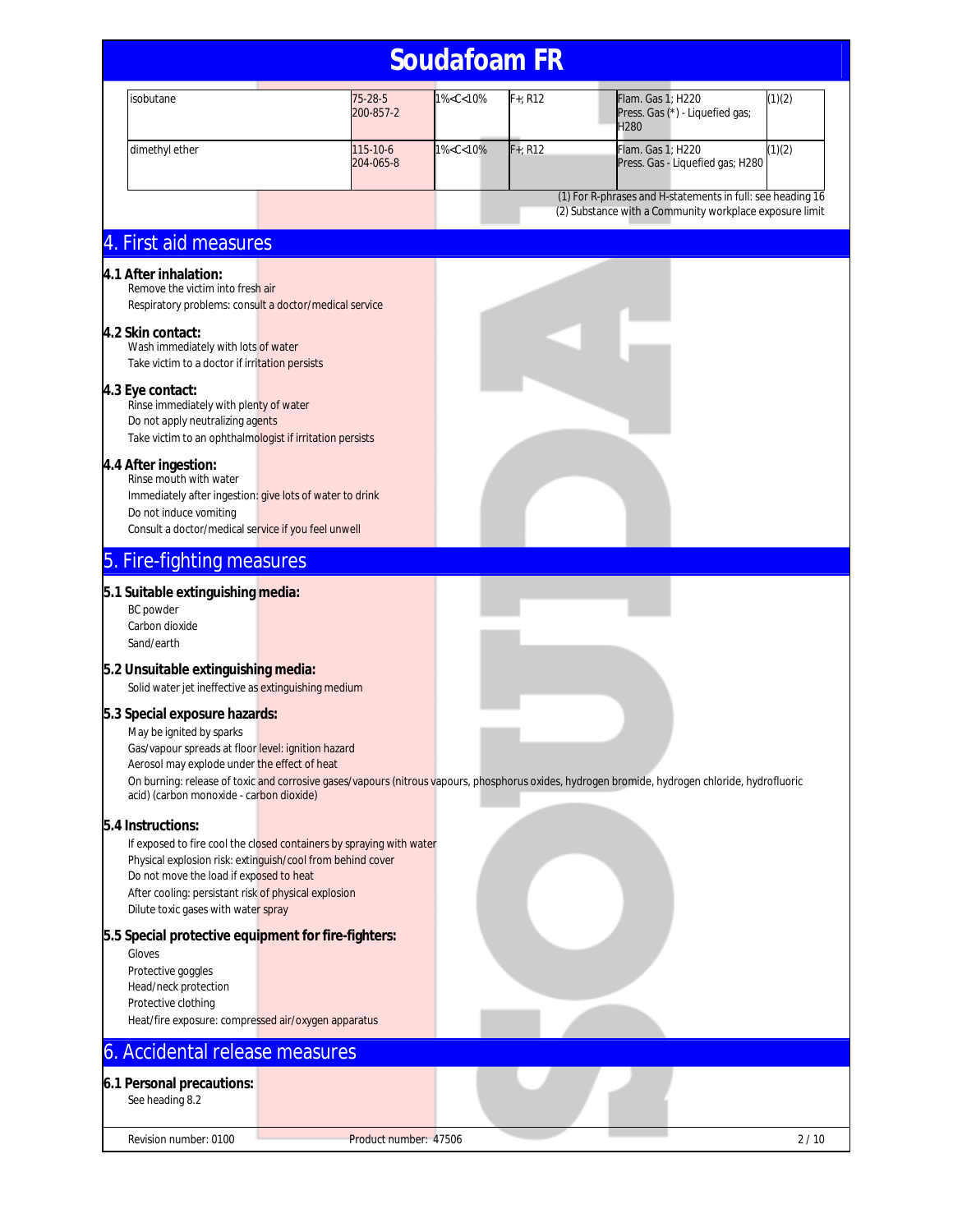| 6.2 Environmental precautions:                   |                                                                  |  |  |
|--------------------------------------------------|------------------------------------------------------------------|--|--|
| Dam up the liquid spill                          |                                                                  |  |  |
|                                                  | Use appropriate containment to avoid environmental contamination |  |  |
| See heading 13                                   |                                                                  |  |  |
| 6.3 Methods for cleaning up:                     |                                                                  |  |  |
|                                                  | Allow product to solidify and remove it by mechanical means      |  |  |
| Carefully collect the spill/leftovers            |                                                                  |  |  |
| Clean (treat) contaminated surfaces with acetone |                                                                  |  |  |
|                                                  | Take collected spill to manufacturer/competent authority         |  |  |
| Wash clothing and equipment after handling       |                                                                  |  |  |
| 7. Handling and storage                          |                                                                  |  |  |
| 7.1 Handling:                                    |                                                                  |  |  |
|                                                  | Use spark-/explosionproof appliances and lighting system         |  |  |
| Observe very strict hygiene - avoid contact      |                                                                  |  |  |
| Keep away from naked flames/heat                 |                                                                  |  |  |
| Keep away from ignition sources/sparks           |                                                                  |  |  |
| 7.2 Storage:                                     |                                                                  |  |  |
| Safe storage requirements:                       |                                                                  |  |  |
| Store in a cool area                             |                                                                  |  |  |
| Keep out of direct sunlight                      |                                                                  |  |  |
| Ventilation at floor level                       |                                                                  |  |  |
| Fireproof storeroom                              |                                                                  |  |  |
| Unauthorized persons are not admitted            |                                                                  |  |  |
| Meet the legal requirements                      |                                                                  |  |  |
| Storage temperature: $< 50 °C$                   |                                                                  |  |  |

8. Exposure controls/Personal protection

**Keep away from:**

### **8.1 Exposure limit values:**

8.1.1 Occupational exposure:

Max. storage time: 1 year(s)

**Suitable packaging material:** aerosol **7.3 Specific use(s):**

If limit values are applicable and available these will be listed below.

See information supplied by the manufacturer for the identified use(s)

#### **Regulatory exposure limit (The Netherlands)**

| <b>Dimethylether</b> | Short time value                        | 790 ppm<br>$1500 \,\mathrm{mg/m^3}$ |
|----------------------|-----------------------------------------|-------------------------------------|
|                      | Time-weighted average exposure<br>limit | $500$ ppm<br>$1950 \text{ ma/m}^3$  |

**Indicative exposure limit EU (Directives 2009/19/EU, 2006/15/EC, 2000/39/EC, 98/27/EC, 96/94/EC, 91/322/EEC)**

| Dimethylether                                            | Short time value                        | ppm<br>mq/m <sup>3</sup>           |
|----------------------------------------------------------|-----------------------------------------|------------------------------------|
|                                                          | Time-weighted average exposure<br>limit | 1000 ppm<br>1920 mg/m <sup>3</sup> |
| Limit Value (Belgium)                                    |                                         |                                    |
| Dimethylether                                            | Short time value                        | ppm<br>$-mq/m3$                    |
|                                                          | Time-weighted average exposure<br>limit | 1000 ppm<br>1920 mg/m <sup>3</sup> |
| Alifatische koolwaterstoffen in gasvorm: alkanen (C1-C4) | Short time value                        | ppm<br>mg/m <sup>3</sup>           |
|                                                          |                                         |                                    |
| Revision number: 0100<br>Product number: 47506           |                                         | 3/10                               |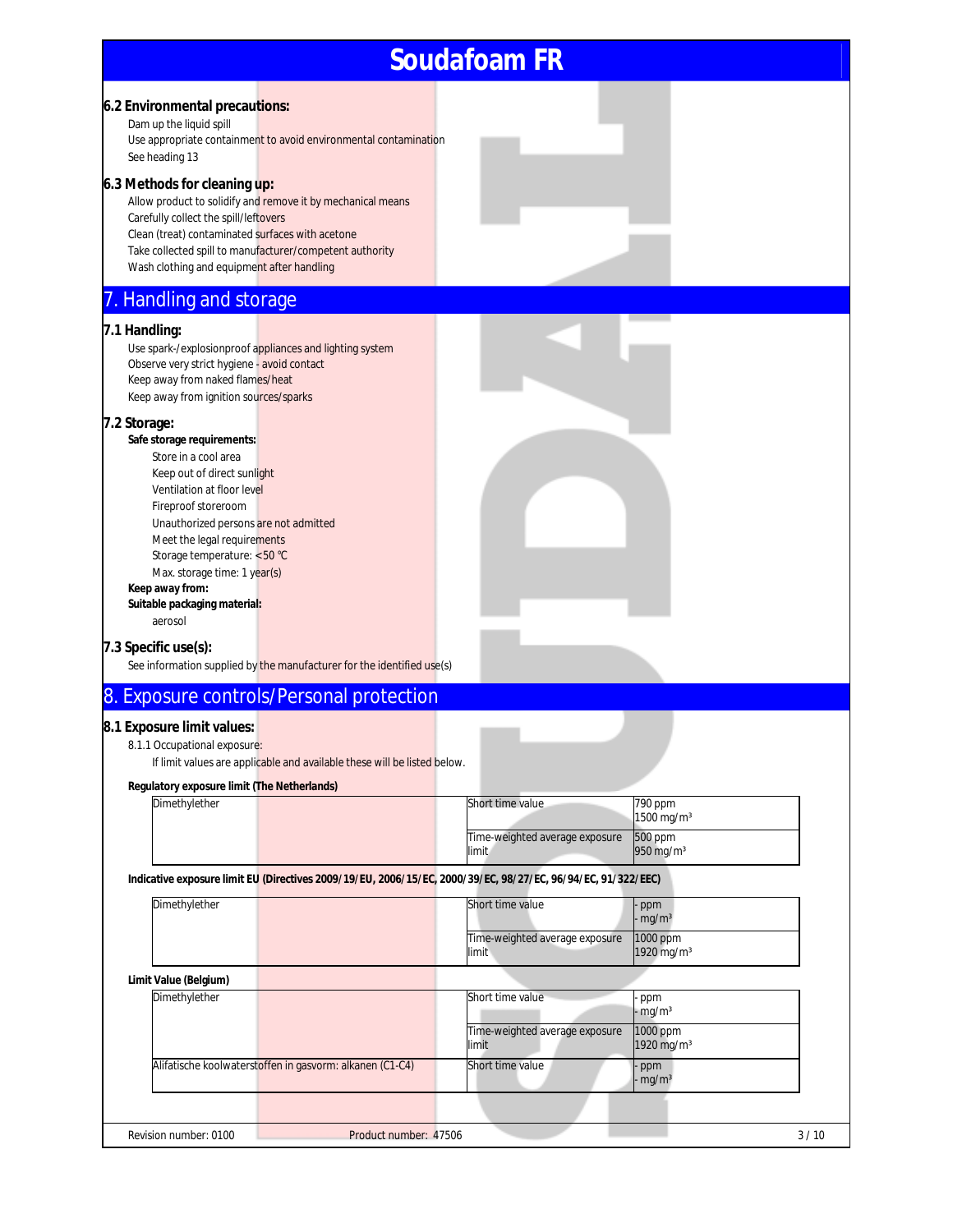| TRGS 900 (Germany)<br>Time-weighted average exposure<br>1000 ppm<br>Isobutan<br>2400 mg/m <sup>3</sup><br>limit<br>Time-weighted average exposure<br>1000 ppm<br>Dimethylether<br>1900 mg/m <sup>3</sup><br>limit<br>Limit Value (France)<br>Oxyde de diméthyle<br>Short time value<br>ppm<br>mg/m <sup>3</sup><br>1000 ppm<br>Time-weighted average exposure<br>1920 mg/m <sup>3</sup><br>limit<br>Limit Value (UK)<br>-(-NCO) ppm<br>Isocyanates, all (as -NCO)<br>Short time value<br>0.07(-NCO) mg/m <sup>3</sup><br>-(-NCO) ppm<br>Time-weighted average exposure<br>$0.02$ (-NCO) mg/m <sup>3</sup><br>limit<br>500 ppm<br>Dimethyl ether<br>Short time value<br>958 mg/m <sup>3</sup><br>400 ppm<br>Time-weighted average exposure<br>766 mg/m <sup>3</sup><br>limit<br>8.1.2 Sampling methods:<br><b>Product name</b><br>Sampling method<br>Test<br><b>Number</b><br><b>Remarks</b><br><b>OSHA</b><br>1,1-Difluoroethane<br><b>CSI</b><br><b>NIOSH</b><br>5521<br>wet chemical<br>Isocyanates<br><b>NIOSH</b><br>5522<br>Isocyanates<br>wet chemical<br><b>OSHA</b><br>CSI<br>Methyl Ether<br>CSI<br><b>OSHA</b><br>Papi<br><b>OSHA</b><br>CSI<br>Propane<br>8.2 Exposure controls:<br>8.2.1 Occupational exposure controls:<br>Measure the concentration in the air regularly<br>Personal protective equipment:<br>a) Respiratory protection:<br>Wear gas mask with filter type A if conc. in air > exposure limit<br>b) Hand protection:<br>Gloves<br>c) Eye protection:<br>Protective goggles<br>d) Skin protection:<br>Head/neck protection<br>Protective clothing<br>8.2.2 Environmental exposure controls:<br>See headings 6.2, 6.3 and 13<br>9. Physical and chemical properties<br>9.1 General information:<br>Physical form<br>Aerosol<br>Characteristic odour<br>Odour<br>Variable in colour, depending on the composition<br>Colour<br>9.2 Important health, safety and environmental information:<br>Relative vapour density<br>1.1<br>9.3 Other information:<br>10. Stability and reactivity<br>Revision number: 0100<br>Product number: 47506<br>4/10 | Alifatische koolwaterstoffen in gasvorm: alkanen (C1-C4) |  | Time-weighted average exposure<br>limit | 1000 ppm<br>mq/m <sup>3</sup> |
|-----------------------------------------------------------------------------------------------------------------------------------------------------------------------------------------------------------------------------------------------------------------------------------------------------------------------------------------------------------------------------------------------------------------------------------------------------------------------------------------------------------------------------------------------------------------------------------------------------------------------------------------------------------------------------------------------------------------------------------------------------------------------------------------------------------------------------------------------------------------------------------------------------------------------------------------------------------------------------------------------------------------------------------------------------------------------------------------------------------------------------------------------------------------------------------------------------------------------------------------------------------------------------------------------------------------------------------------------------------------------------------------------------------------------------------------------------------------------------------------------------------------------------------------------------------------------------------------------------------------------------------------------------------------------------------------------------------------------------------------------------------------------------------------------------------------------------------------------------------------------------------------------------------------------------------------------------------------------------------------------------------------------------------------------------------------------------|----------------------------------------------------------|--|-----------------------------------------|-------------------------------|
|                                                                                                                                                                                                                                                                                                                                                                                                                                                                                                                                                                                                                                                                                                                                                                                                                                                                                                                                                                                                                                                                                                                                                                                                                                                                                                                                                                                                                                                                                                                                                                                                                                                                                                                                                                                                                                                                                                                                                                                                                                                                             |                                                          |  |                                         |                               |
|                                                                                                                                                                                                                                                                                                                                                                                                                                                                                                                                                                                                                                                                                                                                                                                                                                                                                                                                                                                                                                                                                                                                                                                                                                                                                                                                                                                                                                                                                                                                                                                                                                                                                                                                                                                                                                                                                                                                                                                                                                                                             |                                                          |  |                                         |                               |
|                                                                                                                                                                                                                                                                                                                                                                                                                                                                                                                                                                                                                                                                                                                                                                                                                                                                                                                                                                                                                                                                                                                                                                                                                                                                                                                                                                                                                                                                                                                                                                                                                                                                                                                                                                                                                                                                                                                                                                                                                                                                             |                                                          |  |                                         |                               |
|                                                                                                                                                                                                                                                                                                                                                                                                                                                                                                                                                                                                                                                                                                                                                                                                                                                                                                                                                                                                                                                                                                                                                                                                                                                                                                                                                                                                                                                                                                                                                                                                                                                                                                                                                                                                                                                                                                                                                                                                                                                                             |                                                          |  |                                         |                               |
|                                                                                                                                                                                                                                                                                                                                                                                                                                                                                                                                                                                                                                                                                                                                                                                                                                                                                                                                                                                                                                                                                                                                                                                                                                                                                                                                                                                                                                                                                                                                                                                                                                                                                                                                                                                                                                                                                                                                                                                                                                                                             |                                                          |  |                                         |                               |
|                                                                                                                                                                                                                                                                                                                                                                                                                                                                                                                                                                                                                                                                                                                                                                                                                                                                                                                                                                                                                                                                                                                                                                                                                                                                                                                                                                                                                                                                                                                                                                                                                                                                                                                                                                                                                                                                                                                                                                                                                                                                             |                                                          |  |                                         |                               |
|                                                                                                                                                                                                                                                                                                                                                                                                                                                                                                                                                                                                                                                                                                                                                                                                                                                                                                                                                                                                                                                                                                                                                                                                                                                                                                                                                                                                                                                                                                                                                                                                                                                                                                                                                                                                                                                                                                                                                                                                                                                                             |                                                          |  |                                         |                               |
|                                                                                                                                                                                                                                                                                                                                                                                                                                                                                                                                                                                                                                                                                                                                                                                                                                                                                                                                                                                                                                                                                                                                                                                                                                                                                                                                                                                                                                                                                                                                                                                                                                                                                                                                                                                                                                                                                                                                                                                                                                                                             |                                                          |  |                                         |                               |
|                                                                                                                                                                                                                                                                                                                                                                                                                                                                                                                                                                                                                                                                                                                                                                                                                                                                                                                                                                                                                                                                                                                                                                                                                                                                                                                                                                                                                                                                                                                                                                                                                                                                                                                                                                                                                                                                                                                                                                                                                                                                             |                                                          |  |                                         |                               |
|                                                                                                                                                                                                                                                                                                                                                                                                                                                                                                                                                                                                                                                                                                                                                                                                                                                                                                                                                                                                                                                                                                                                                                                                                                                                                                                                                                                                                                                                                                                                                                                                                                                                                                                                                                                                                                                                                                                                                                                                                                                                             |                                                          |  |                                         |                               |
|                                                                                                                                                                                                                                                                                                                                                                                                                                                                                                                                                                                                                                                                                                                                                                                                                                                                                                                                                                                                                                                                                                                                                                                                                                                                                                                                                                                                                                                                                                                                                                                                                                                                                                                                                                                                                                                                                                                                                                                                                                                                             |                                                          |  |                                         |                               |
|                                                                                                                                                                                                                                                                                                                                                                                                                                                                                                                                                                                                                                                                                                                                                                                                                                                                                                                                                                                                                                                                                                                                                                                                                                                                                                                                                                                                                                                                                                                                                                                                                                                                                                                                                                                                                                                                                                                                                                                                                                                                             |                                                          |  |                                         |                               |
|                                                                                                                                                                                                                                                                                                                                                                                                                                                                                                                                                                                                                                                                                                                                                                                                                                                                                                                                                                                                                                                                                                                                                                                                                                                                                                                                                                                                                                                                                                                                                                                                                                                                                                                                                                                                                                                                                                                                                                                                                                                                             |                                                          |  |                                         |                               |
|                                                                                                                                                                                                                                                                                                                                                                                                                                                                                                                                                                                                                                                                                                                                                                                                                                                                                                                                                                                                                                                                                                                                                                                                                                                                                                                                                                                                                                                                                                                                                                                                                                                                                                                                                                                                                                                                                                                                                                                                                                                                             |                                                          |  |                                         |                               |
|                                                                                                                                                                                                                                                                                                                                                                                                                                                                                                                                                                                                                                                                                                                                                                                                                                                                                                                                                                                                                                                                                                                                                                                                                                                                                                                                                                                                                                                                                                                                                                                                                                                                                                                                                                                                                                                                                                                                                                                                                                                                             |                                                          |  |                                         |                               |
|                                                                                                                                                                                                                                                                                                                                                                                                                                                                                                                                                                                                                                                                                                                                                                                                                                                                                                                                                                                                                                                                                                                                                                                                                                                                                                                                                                                                                                                                                                                                                                                                                                                                                                                                                                                                                                                                                                                                                                                                                                                                             |                                                          |  |                                         |                               |
|                                                                                                                                                                                                                                                                                                                                                                                                                                                                                                                                                                                                                                                                                                                                                                                                                                                                                                                                                                                                                                                                                                                                                                                                                                                                                                                                                                                                                                                                                                                                                                                                                                                                                                                                                                                                                                                                                                                                                                                                                                                                             |                                                          |  |                                         |                               |
|                                                                                                                                                                                                                                                                                                                                                                                                                                                                                                                                                                                                                                                                                                                                                                                                                                                                                                                                                                                                                                                                                                                                                                                                                                                                                                                                                                                                                                                                                                                                                                                                                                                                                                                                                                                                                                                                                                                                                                                                                                                                             |                                                          |  |                                         |                               |
|                                                                                                                                                                                                                                                                                                                                                                                                                                                                                                                                                                                                                                                                                                                                                                                                                                                                                                                                                                                                                                                                                                                                                                                                                                                                                                                                                                                                                                                                                                                                                                                                                                                                                                                                                                                                                                                                                                                                                                                                                                                                             |                                                          |  |                                         |                               |
|                                                                                                                                                                                                                                                                                                                                                                                                                                                                                                                                                                                                                                                                                                                                                                                                                                                                                                                                                                                                                                                                                                                                                                                                                                                                                                                                                                                                                                                                                                                                                                                                                                                                                                                                                                                                                                                                                                                                                                                                                                                                             |                                                          |  |                                         |                               |
|                                                                                                                                                                                                                                                                                                                                                                                                                                                                                                                                                                                                                                                                                                                                                                                                                                                                                                                                                                                                                                                                                                                                                                                                                                                                                                                                                                                                                                                                                                                                                                                                                                                                                                                                                                                                                                                                                                                                                                                                                                                                             |                                                          |  |                                         |                               |
|                                                                                                                                                                                                                                                                                                                                                                                                                                                                                                                                                                                                                                                                                                                                                                                                                                                                                                                                                                                                                                                                                                                                                                                                                                                                                                                                                                                                                                                                                                                                                                                                                                                                                                                                                                                                                                                                                                                                                                                                                                                                             |                                                          |  |                                         |                               |
|                                                                                                                                                                                                                                                                                                                                                                                                                                                                                                                                                                                                                                                                                                                                                                                                                                                                                                                                                                                                                                                                                                                                                                                                                                                                                                                                                                                                                                                                                                                                                                                                                                                                                                                                                                                                                                                                                                                                                                                                                                                                             |                                                          |  |                                         |                               |
|                                                                                                                                                                                                                                                                                                                                                                                                                                                                                                                                                                                                                                                                                                                                                                                                                                                                                                                                                                                                                                                                                                                                                                                                                                                                                                                                                                                                                                                                                                                                                                                                                                                                                                                                                                                                                                                                                                                                                                                                                                                                             |                                                          |  |                                         |                               |
|                                                                                                                                                                                                                                                                                                                                                                                                                                                                                                                                                                                                                                                                                                                                                                                                                                                                                                                                                                                                                                                                                                                                                                                                                                                                                                                                                                                                                                                                                                                                                                                                                                                                                                                                                                                                                                                                                                                                                                                                                                                                             |                                                          |  |                                         |                               |
|                                                                                                                                                                                                                                                                                                                                                                                                                                                                                                                                                                                                                                                                                                                                                                                                                                                                                                                                                                                                                                                                                                                                                                                                                                                                                                                                                                                                                                                                                                                                                                                                                                                                                                                                                                                                                                                                                                                                                                                                                                                                             |                                                          |  |                                         |                               |
|                                                                                                                                                                                                                                                                                                                                                                                                                                                                                                                                                                                                                                                                                                                                                                                                                                                                                                                                                                                                                                                                                                                                                                                                                                                                                                                                                                                                                                                                                                                                                                                                                                                                                                                                                                                                                                                                                                                                                                                                                                                                             |                                                          |  |                                         |                               |
|                                                                                                                                                                                                                                                                                                                                                                                                                                                                                                                                                                                                                                                                                                                                                                                                                                                                                                                                                                                                                                                                                                                                                                                                                                                                                                                                                                                                                                                                                                                                                                                                                                                                                                                                                                                                                                                                                                                                                                                                                                                                             |                                                          |  |                                         |                               |
|                                                                                                                                                                                                                                                                                                                                                                                                                                                                                                                                                                                                                                                                                                                                                                                                                                                                                                                                                                                                                                                                                                                                                                                                                                                                                                                                                                                                                                                                                                                                                                                                                                                                                                                                                                                                                                                                                                                                                                                                                                                                             |                                                          |  |                                         |                               |
|                                                                                                                                                                                                                                                                                                                                                                                                                                                                                                                                                                                                                                                                                                                                                                                                                                                                                                                                                                                                                                                                                                                                                                                                                                                                                                                                                                                                                                                                                                                                                                                                                                                                                                                                                                                                                                                                                                                                                                                                                                                                             |                                                          |  |                                         |                               |
|                                                                                                                                                                                                                                                                                                                                                                                                                                                                                                                                                                                                                                                                                                                                                                                                                                                                                                                                                                                                                                                                                                                                                                                                                                                                                                                                                                                                                                                                                                                                                                                                                                                                                                                                                                                                                                                                                                                                                                                                                                                                             |                                                          |  |                                         |                               |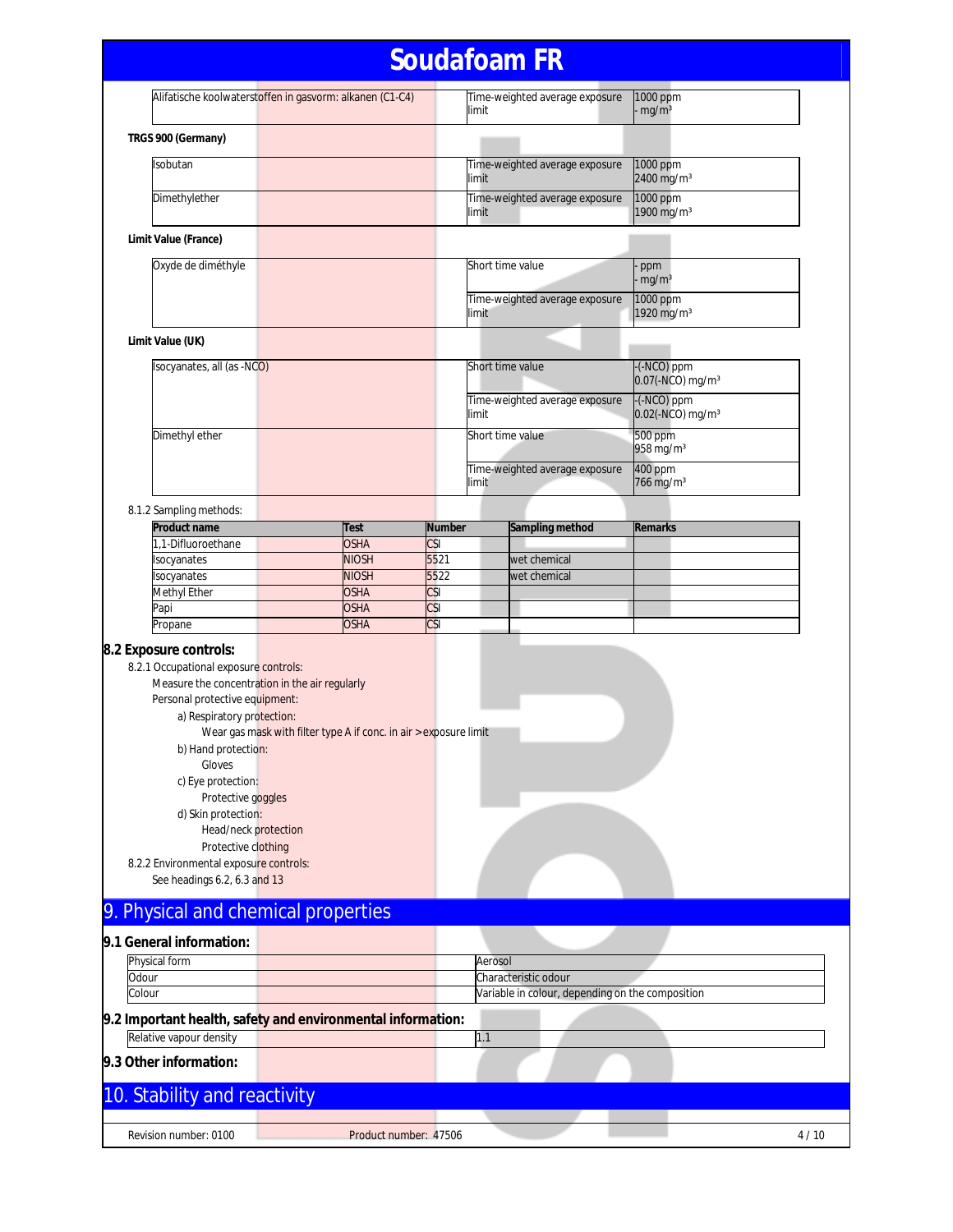|                                                                                                |                                                              | <b>Soudafoam FR</b>                                                                                                                             |
|------------------------------------------------------------------------------------------------|--------------------------------------------------------------|-------------------------------------------------------------------------------------------------------------------------------------------------|
| 10.1 Conditions to avoid:                                                                      |                                                              |                                                                                                                                                 |
|                                                                                                |                                                              |                                                                                                                                                 |
| Possible fire hazard                                                                           |                                                              |                                                                                                                                                 |
| heat sources                                                                                   |                                                              |                                                                                                                                                 |
| ignition sources                                                                               |                                                              |                                                                                                                                                 |
| <b>Stability</b>                                                                               |                                                              |                                                                                                                                                 |
| Stable under normal conditions                                                                 |                                                              |                                                                                                                                                 |
| 10.2 Materials to avoid:                                                                       |                                                              |                                                                                                                                                 |
| 10.3 Hazardous decomposition products:                                                         |                                                              |                                                                                                                                                 |
|                                                                                                |                                                              | On burning: release of toxic and corrosive gases/vapours (nitrous vapours, phosphorus oxides, hydrogen bromide, hydrogen chloride, hydrofluoric |
| acid) (carbon monoxide - carbon dioxide)                                                       |                                                              |                                                                                                                                                 |
|                                                                                                |                                                              |                                                                                                                                                 |
| 11. Toxicological information                                                                  |                                                              |                                                                                                                                                 |
| 11.1 Acute toxicity:                                                                           |                                                              |                                                                                                                                                 |
| dimethyl ether                                                                                 |                                                              |                                                                                                                                                 |
| LC50 inhalation (rat)                                                                          |                                                              | 309 mg/l/4h                                                                                                                                     |
| 1,1-difluoroethane                                                                             |                                                              |                                                                                                                                                 |
| LC50 inhalation (rat)                                                                          |                                                              | 176 mg/l/4h                                                                                                                                     |
| polymethylene polyphenyl isocyanate                                                            |                                                              |                                                                                                                                                 |
| LD50 oral (rat)                                                                                |                                                              | > 10000 mg/kg                                                                                                                                   |
| LD50 dermal (rabbit)                                                                           |                                                              | 5000 mg/kg                                                                                                                                      |
| triethyl phosphate                                                                             |                                                              |                                                                                                                                                 |
| LD50 oral (rat)                                                                                |                                                              | 1165 mg/kg                                                                                                                                      |
| isobutane                                                                                      |                                                              |                                                                                                                                                 |
| LC50 inhalation (rat)                                                                          |                                                              | > 50 mg/l/4h                                                                                                                                    |
|                                                                                                |                                                              |                                                                                                                                                 |
| tris(2-chloro-1-methylethyl) phosphate<br>LD50 oral (rat)                                      |                                                              | 1150 - 1750 mg/kg                                                                                                                               |
| LD50 dermal (rat)                                                                              |                                                              | > 2000 mg/kg                                                                                                                                    |
| D50 dermal (rabbit)                                                                            |                                                              | 2000 mg/kg                                                                                                                                      |
| C50 inhalation (rat)                                                                           |                                                              | $> 5$ mg/l/4h                                                                                                                                   |
|                                                                                                |                                                              |                                                                                                                                                 |
|                                                                                                |                                                              |                                                                                                                                                 |
| 11.2 Chronic toxicity:                                                                         |                                                              |                                                                                                                                                 |
| No certainty about human carcinogenic properties<br>Not listed in mutagenicity class (EC, MAK) |                                                              |                                                                                                                                                 |
|                                                                                                | Contains a substance of group C (MAK-Schwangerschaftsgruppe) |                                                                                                                                                 |
| dimethyl ether                                                                                 |                                                              |                                                                                                                                                 |
| MAK - Schwangerschaft Gruppe                                                                   |                                                              | D                                                                                                                                               |
|                                                                                                |                                                              |                                                                                                                                                 |
| polymethylene polyphenyl isocyanate<br>EC carc cat                                             |                                                              | 3                                                                                                                                               |
| IARC - classification                                                                          |                                                              | 3                                                                                                                                               |
| MAK - Krebserzeugend Kategorie                                                                 |                                                              | 4                                                                                                                                               |
| MAK - Schwangerschaft Gruppe                                                                   |                                                              |                                                                                                                                                 |
| isobutane                                                                                      |                                                              |                                                                                                                                                 |
| MAK - Schwangerschaft Gruppe                                                                   |                                                              | D                                                                                                                                               |
| Soudafoam FR                                                                                   |                                                              |                                                                                                                                                 |
| EC carc cat                                                                                    |                                                              | 3                                                                                                                                               |
| 11.3 Acute effects/symptoms:                                                                   |                                                              |                                                                                                                                                 |
|                                                                                                |                                                              |                                                                                                                                                 |
| Inhalation:                                                                                    |                                                              |                                                                                                                                                 |
| Dry/sore throat<br>Coughing                                                                    |                                                              |                                                                                                                                                 |
| Irritation of the respiratory tract                                                            |                                                              |                                                                                                                                                 |
| Irritation of the nasal mucous membranes                                                       |                                                              |                                                                                                                                                 |
|                                                                                                |                                                              |                                                                                                                                                 |
| Revision number: 0100                                                                          | Product number: 47506                                        | 5/10                                                                                                                                            |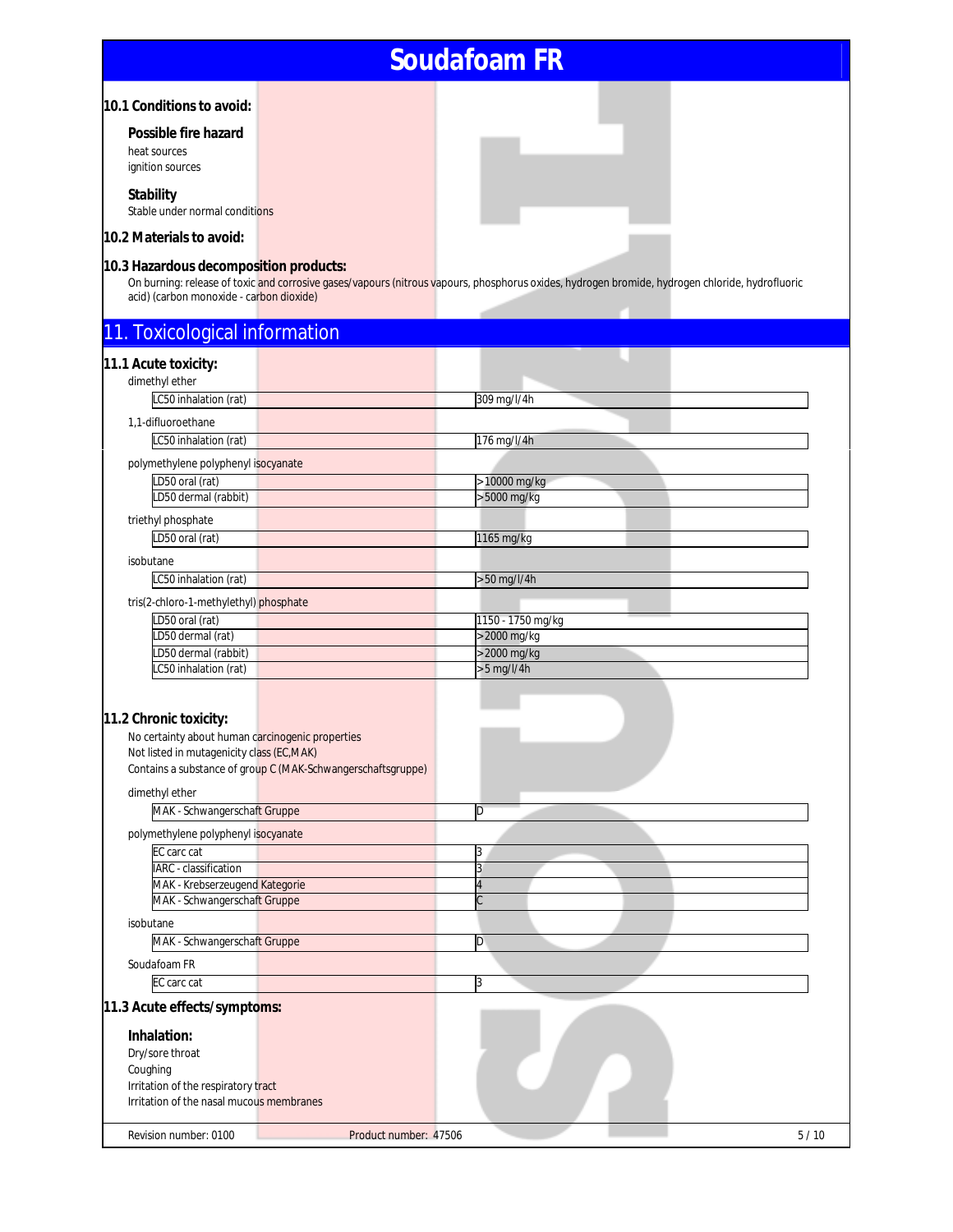### **Soudafoam FR** Runny nose FOLLOWING SYMPTOMS MAY APPEAR LATER: Possible inflammation of the respiratory tract Risk of lung oedema Respiratory difficulties **Skin contact:** Tingling/irritation of the skin **Eye contact:** Irritation of the eye tissue Lacrimation **Ingestion:** Not applicable **11.4 Chronic effects:** Prolonged exposure: danger of serious damage to health through inhalation ON CONTINUOUS/REPEATED EXPOSURE/CONTACT: Feeling of weakness Itching Skin rash/inflammation May stain the skin Dry skin Coughing Possible inflammation of the respiratory tract Respiratory difficulties

# 12. Ecological information

### **12.1 Ecotoxicity:**

| dimethyl ether                                        |                       |                                        |                 |      |
|-------------------------------------------------------|-----------------------|----------------------------------------|-----------------|------|
| LC50 fishes                                           |                       |                                        |                 |      |
| species                                               | value                 | duration (h)                           | remarks         |      |
| <b>PISCES</b>                                         | >1000 mg/l            | 96 <sub>h</sub>                        |                 |      |
| triethyl phosphate                                    |                       |                                        |                 |      |
| LC50 fishes                                           |                       |                                        |                 |      |
| species                                               | value                 | duration (h)                           | remarks         |      |
| PIMEPHALES PROMELAS                                   | 1070 mg/l             | 96h                                    |                 |      |
| EC50 Daphnia                                          |                       |                                        |                 |      |
| species                                               | value                 | duration (h)                           | remarks         |      |
| <b>DAPHNIA MAGNA</b>                                  | 330 mg/l              | 48h                                    |                 |      |
| EC50 other aquatic organisms                          |                       |                                        |                 |      |
| species                                               | value                 | duration (h)                           | remarks         |      |
| SELENASTRUM CAPRICORNUTUM                             | 1000 mg/l             | 168h                                   | <b>OECD 201</b> |      |
| tris(2-chloro-1-methylethyl) phosphate<br>LC50 fishes |                       |                                        |                 |      |
| species                                               | value                 | duration (h)                           | remarks         |      |
| <b>BRACHYDANIO RERIO</b>                              | 56.2 mg/l             | 96 h                                   |                 |      |
| EC50 Daphnia                                          |                       |                                        |                 |      |
| species                                               | value                 | duration (h)                           | remarks         |      |
| <b>DAPHNIA MAGNA</b>                                  | 65 - 335 mg/l         | 48h                                    |                 |      |
| EC50 other aquatic organisms                          |                       |                                        |                 |      |
| species                                               | value                 | duration (h)                           | remarks         |      |
| <b>SCENEDESMUS SUBSPICATUS</b>                        | 45 mg/l               | 72h                                    |                 |      |
|                                                       |                       |                                        |                 |      |
| 12.2 Mobility:                                        |                       |                                        |                 |      |
| Volatile organic compounds (VOC)                      | 23%                   |                                        |                 |      |
| Solubility in/reaction with water                     |                       | Literature reports: insoluble in water |                 |      |
| Revision number: 0100                                 | Product number: 47506 |                                        |                 | 6/10 |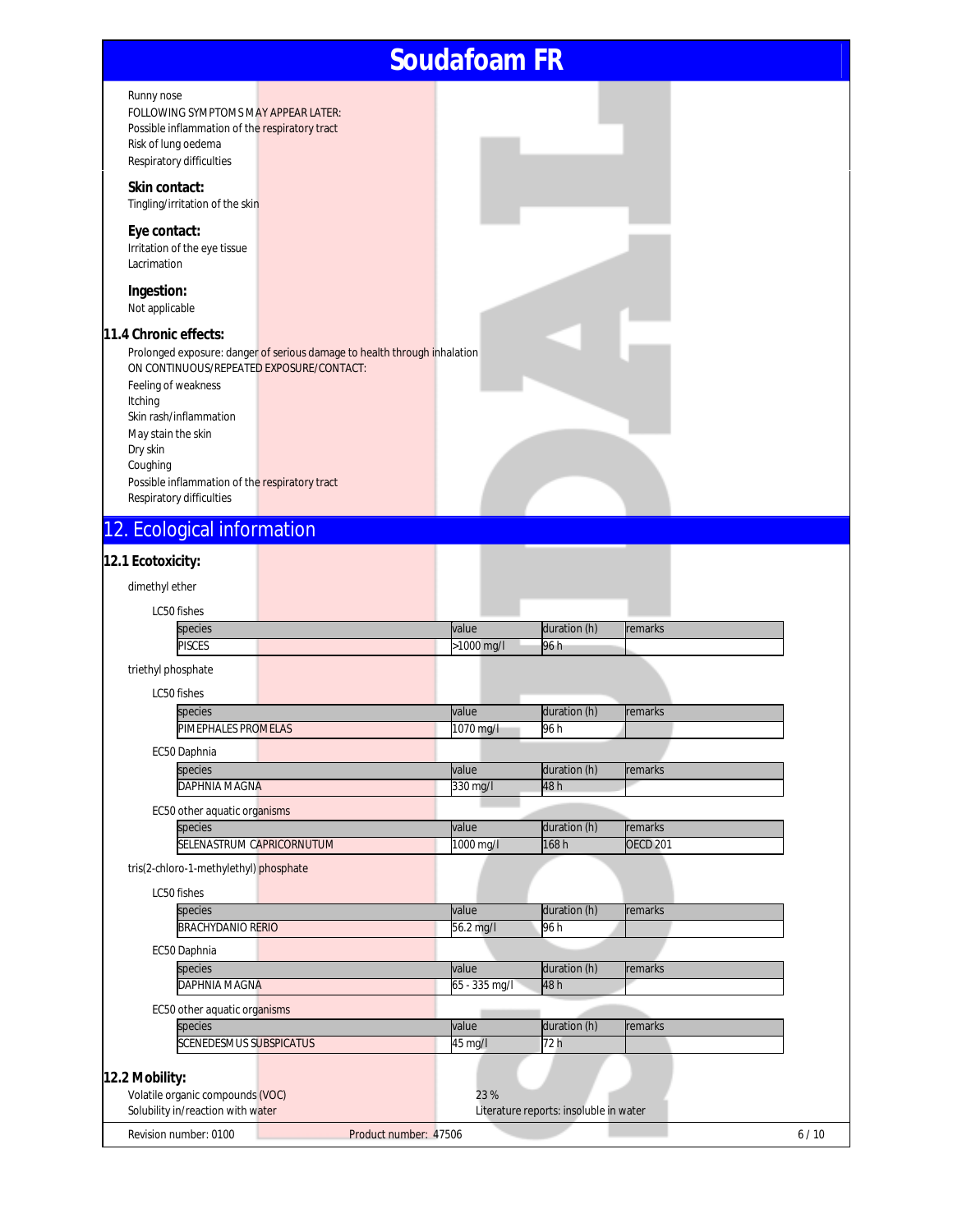#### **12.3 Persistence and degradability:**

Contains non readily biodegradable component(s)

#### **12.4 Bioaccumulative potential:** No bioaccumulation data available

#### **12.5 Results of PBT assessment:**

Not applicable, based on available data

#### **12.6 Other adverse effects:**

Not dangerous for the ozone layer (1999/45/EC) May contribute to the greenhouse effect (Council Regulation (EC) No 842/2006, O.J. L161 of 14/6/2006)

### 13. Disposal considerations

#### **13.1 Provisions relating to waste:**

Waste material code (Directive 2008/98/EC, decision 2001/118/EC) 08 04 09\* : waste adhesives and sealants containing organic solvents or other dangerous substances

Depending on branch of industry and production process, also other EURAL codes may be applicable Hazardous waste according to Directive 2008/98/EC

#### **13.2 Disposal methods:**

Recycle/reuse

Remove waste in accordance with local and/or national regulations Do not discharge into drains or the environment

#### **13.3 Packaging/Container:**

Waste material code packaging (Directive 2008/98/EC) 15 01 10\* : packaging containing residues of or contaminated by dangerous substances

# 14. Transport information

| <b>ADR</b>                               |  |          |
|------------------------------------------|--|----------|
| Proper shipping name                     |  | Aerosols |
| UN number                                |  | 1950     |
| Class                                    |  |          |
| Packing group                            |  |          |
| Hazard identification number             |  |          |
| Classification code                      |  |          |
| Labels                                   |  |          |
| Environmentally hazardous substance mark |  |          |
|                                          |  |          |

**RID**

| .                                               |          |
|-------------------------------------------------|----------|
| Proper shipping name                            | Aerosols |
| UN number                                       | 1950     |
| Class                                           |          |
| Packing group                                   |          |
| Classification code                             | 5F       |
| Labels                                          | 2.1      |
| <b>Environmentally hazardous substance mark</b> |          |
|                                                 |          |

#### **ADNR**

| Proper shipping name                     |                       | Aerosols |
|------------------------------------------|-----------------------|----------|
| UN number                                |                       | 1950     |
| Class                                    |                       |          |
| Packing group                            |                       |          |
| Classification code                      |                       | ЬF       |
| Labels                                   |                       | 2.1      |
| Environmentally hazardous substance mark |                       |          |
|                                          |                       |          |
|                                          |                       |          |
| Revision number: 0100                    | Product number: 47506 | 7/10     |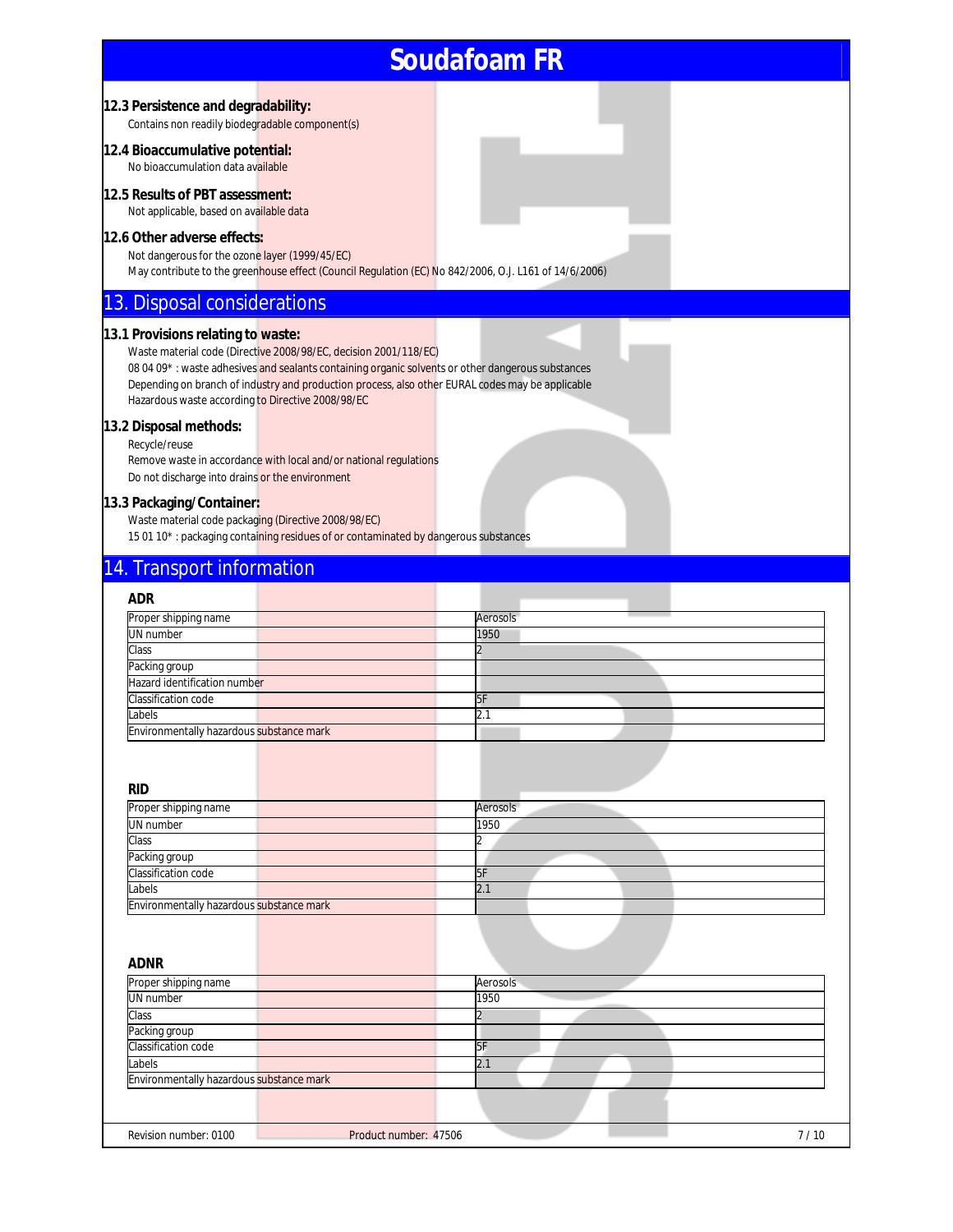| <b>IMO</b>                               |          |
|------------------------------------------|----------|
| Proper shipping name                     | Aerosols |
| UN number                                | 1950     |
| Class                                    | 2.1      |
| Packing group                            |          |
| Labels                                   | 2.1      |
| Marine pollutant                         |          |
| Environmentally hazardous substance mark |          |

| ICAO                                     |  |          |
|------------------------------------------|--|----------|
| Proper shipping name                     |  | Aerosols |
| UN number                                |  | 1950     |
| Class                                    |  |          |
| Packing group                            |  |          |
| Labels                                   |  | z.       |
| Environmentally hazardous substance mark |  |          |

# 15. Regulatory information

### **15.1 EU Legislation:**

### **DSD/DPD**





Contains: polymethylene polyphenyl isocyanate

L

#### **R-phrases**

| <b>20</b> | Harmful by inhalation                                                                |
|-----------|--------------------------------------------------------------------------------------|
| 36/37/38  | Irritating to eyes, respiratory system and skin                                      |
| 40        | Limited evidence of a carcinogenic effect                                            |
| 42/43     | May cause sensitisation by inhalation and skin contact                               |
| 48/20     | Harmful: danger of serious damage to health by prolonged exposure through inhalation |

#### **S-phrases**

| 23    | Do not breathe spray                                                                                       |
|-------|------------------------------------------------------------------------------------------------------------|
| 36/37 | Wear suitable protective clothing and gloves                                                               |
| 45    | In case of accident or if you feel unwell, seek medical advice immediately (show the label where possible) |
| 51    | Use only in well-ventilated areas                                                                          |
| (63)  | (In case of accident by inhalation: remove casualty to fresh air and keep at rest)                         |

#### **Additional recommendations**

|                           | Keep away from sources of ignition - No smoking.                                                                                                                                                                                                                                                                                                                                                                                 |
|---------------------------|----------------------------------------------------------------------------------------------------------------------------------------------------------------------------------------------------------------------------------------------------------------------------------------------------------------------------------------------------------------------------------------------------------------------------------|
|                           | Keep out of the reach of children.                                                                                                                                                                                                                                                                                                                                                                                               |
|                           | Pressurized container. Protect from sunlight and do not expose to temperatures exceeding 50°C.                                                                                                                                                                                                                                                                                                                                   |
|                           | Do not pierce or burn, even after use.                                                                                                                                                                                                                                                                                                                                                                                           |
|                           | Do not spray on a naked flame or any incandescent material.                                                                                                                                                                                                                                                                                                                                                                      |
|                           | Contains isocyanates. See information supplied by the manufacturer.                                                                                                                                                                                                                                                                                                                                                              |
|                           | - Persons already sensitised to diisocyanates may develop allergic reactions when using this product.<br>- Persons suffering from asthma, eczema or skin problems should avoid contact, including dermal contact, with this product.<br>— This product should not be used under conditions of poor ventilation unless a protective mask with an appropriate gas filter (i.e.<br>type A1 according to standard EN 14387) is used. |
| 15.2 National provisions: |                                                                                                                                                                                                                                                                                                                                                                                                                                  |

| The Netherlands       |                       |  |      |
|-----------------------|-----------------------|--|------|
| Revision number: 0100 | Product number: 47506 |  | 8/10 |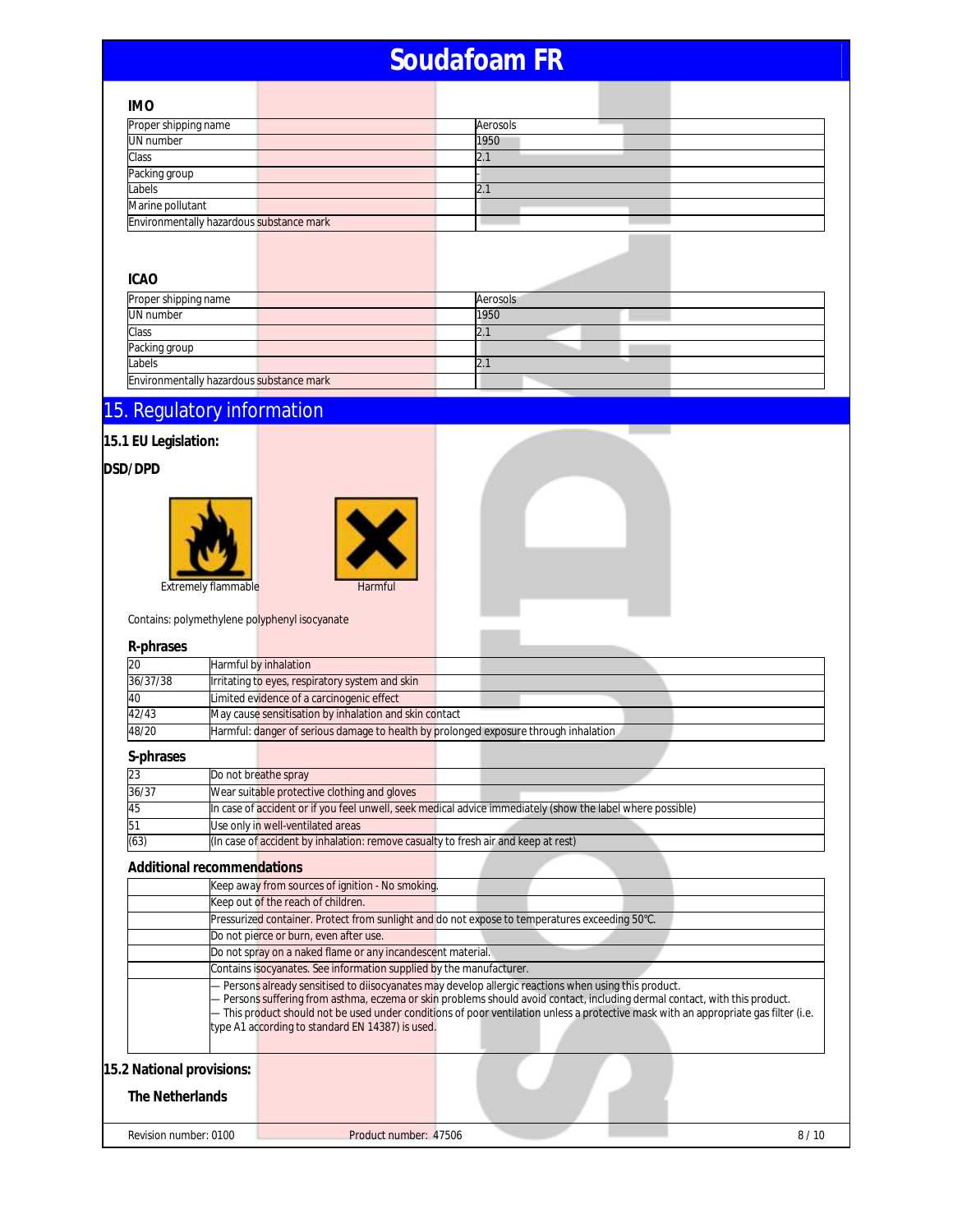| Waterbezwaarlijkheid (for NL)<br>Waste identification other lists of waste<br>materials | 8 | LWCA (the Netherlands): KGA category 06                                            |  |
|-----------------------------------------------------------------------------------------|---|------------------------------------------------------------------------------------|--|
| Germany                                                                                 |   |                                                                                    |  |
| TA-Luft                                                                                 |   | dimethyl ether: TA-Luft Klasse 5.2.5                                               |  |
|                                                                                         |   | 1,1-difluoroethane: TA-Luft Klasse 5.2.5                                           |  |
|                                                                                         |   | triethyl phosphate: TA-Luft Klasse 5.2.5                                           |  |
|                                                                                         |   | isobutane: TA-Luft Klasse 5.2.5                                                    |  |
| <b>WGK</b>                                                                              |   |                                                                                    |  |
|                                                                                         |   | Classification water polluting based on the components in compliance with          |  |
|                                                                                         |   | Verwaltungsvorschrift wassergefährdender Stoffe (VwVwS) of 27 July 2005 (Anhang 4) |  |
| 15.3 Specific community rules:                                                          |   |                                                                                    |  |

Enumerated in Annex XVII of Regulation (EC) No. 1907/2006: Restrictions on the manufacture, placing on the market and use of certain dangerous substances, mixtures and articles.

| Legislation | Reference legislation |
|-------------|-----------------------|
| EG/552/2009 | See column 1:40.      |
| EG/552/2009 | See column 1:56.      |

### 16. Other information

The information in this safety data sheet is based on data and samples provided to BIG. The sheet was written to the best of our ability and according to the state of knowledge at that time. The safety data sheet only constitutes a guideline for the safe handling, use, consumption, storage, transport and disposal of the substances/preparations/mixtures mentioned under point 1. New safety data sheets are written from time to time. Only the most recent versions may be used. Old versions must be destroyed. Unless indicated otherwise word for word on the safety data sheet, the information does not apply to substances/preparations/mixtures in purer form, mixed with other substances or in processes. The safety data sheet offers no quality specification for the substances/preparations/mixtures in question.

Compliance with the instructions in this safety data sheet does not release the user from the obligation to take all measures dictated by common sense, regulations and recommendations or which are necessary and/or useful based on the real applicable circumstances. BIG does not guarantee the accuracy or exhaustiveness of the information provided. Use of this safety data sheet is subject to the licence and liability limiting conditions as stated in your BIG licence agreement. All intellectual property rights to this sheet are the property of BIG and its distribution and reproduction are limited. Consult your BIG licence agreement for details.

#### (\*) = INTERNAL CLASSIFICATION (NFPA)

PBT-substances = persistent, bioaccumulative and toxic substances

DSD Dangerous Substance Directive

DPD Dangerous Preparation Directive

CLP (EU-GHS) Classification, labelling and packaging (Globally Harmonised System in Europe)

Full text of any R-phrases referred to under headings 2 and 3:

| R <sub>12</sub> | <b>Extremely flammable</b>                                                                 |  |  |  |
|-----------------|--------------------------------------------------------------------------------------------|--|--|--|
| <b>R20</b>      | Harmful by inhalation                                                                      |  |  |  |
| R22             | Harmful if swallowed                                                                       |  |  |  |
| R36/37/38       | Irritating to eyes, respiratory system and skin                                            |  |  |  |
| <b>R40</b>      | Limited evidence of a carcinogenic effect                                                  |  |  |  |
| R42/43          | May cause sensitisation by inhalation and skin contact                                     |  |  |  |
| R48/20          | Harmful: danger of serious damage to health by prolonged exposure through inhalation       |  |  |  |
| R51/53          | Toxic to aquatic organisms, may cause long-term adverse effects in the aquatic environment |  |  |  |

Full text of any H-statements referred to under headings 2 and 3:

| H <sub>220</sub> | Extremely flammable gas.                                                     |      |
|------------------|------------------------------------------------------------------------------|------|
| H <sub>280</sub> | Contains gas under pressure; may explode if heated.                          |      |
| H302             | Harmful if swallowed.                                                        |      |
| H315             | Causes ski <mark>n irritation.</mark>                                        |      |
| H317             | May cause an allergic skin reaction.                                         |      |
| H319             | Causes serious eye irritation.                                               |      |
| H332             | Harmful if inhaled.                                                          |      |
| H334             | May cause allergy or asthma symptoms or breathing difficulties if inhaled.   |      |
| H335             | May cause respiratory irritation.                                            |      |
| H351             | Suspected of causing cancer.                                                 |      |
| H373             | May cause damage to organs through prolonged or repeated exposure if inhaled |      |
| H412             | Harmful to aquatic life with long lasting effects.                           |      |
|                  | Revision number: 0100<br>Product number: 47506                               | 9/10 |